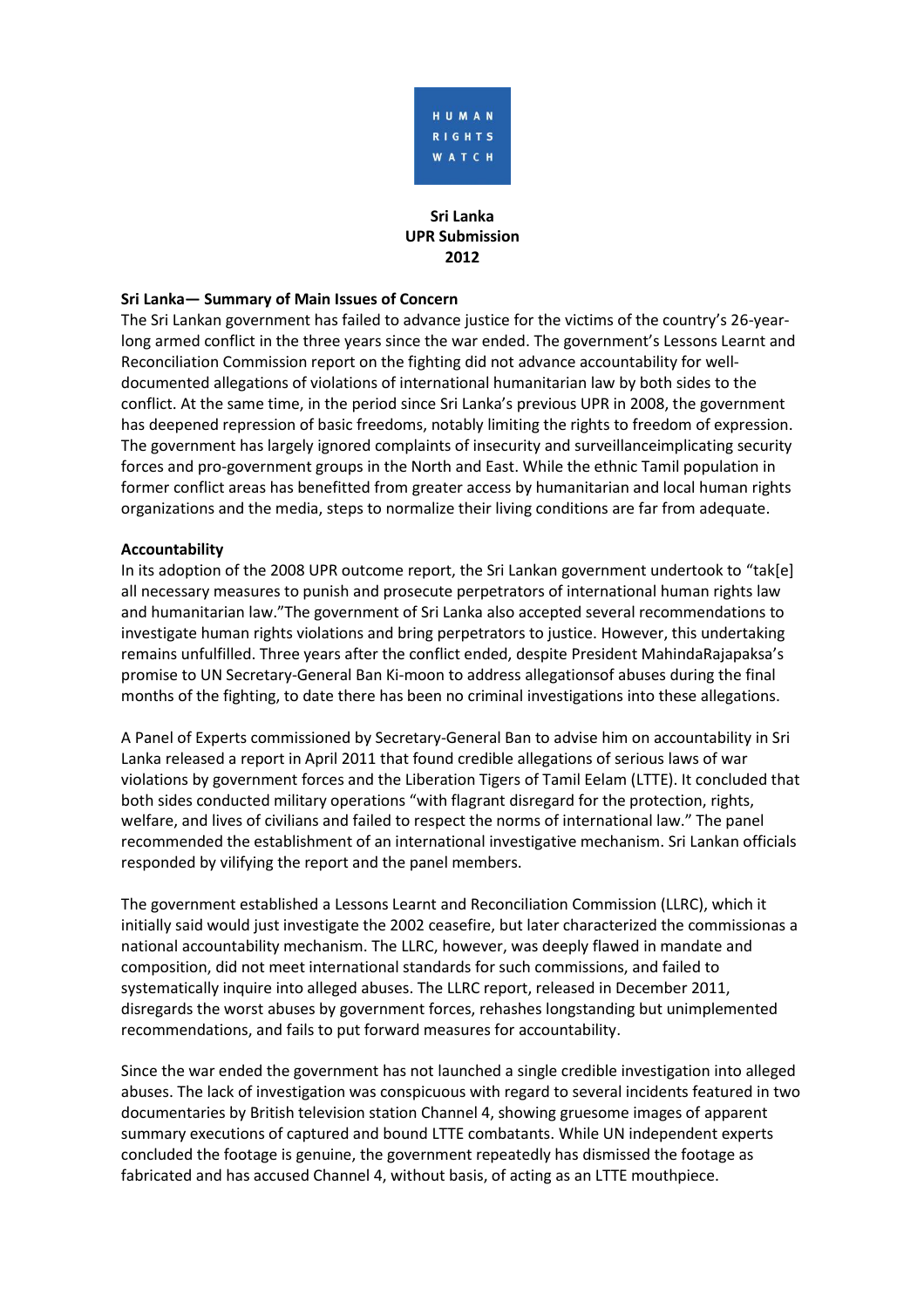#### **Impunity continues for earlierserious violations**

Despite strong evidence of involvement by state security forces in the execution-style slayings of 5 students and 17 aid workers in separate incidents in 2006, government inquiries have languished and no one has been arrested for the crimes. In the 2008 UPR outcome report, the government agreed to "ensure the adequate completion of the investigation into the killings of the aid workers." The governmentalso undertook to "investigate and prosecute all allegations of extrajudicial, summary, and arbitrary killings."

In the months since the LLRC report was published, the government has announced that it has set up an army and a naval commission of inquiry to look into allegations of laws-of-war violations. It has also committed to referring any such cases to the Attorney-General's department for prosecution. However, these commissions must be seen in light of Sri Lanka's long history of failed commissions of inquiry. Since 1977 Sri Lanka's default response to international criticism of its human rights record has been to establish national commissions of inquiry or other ad hoc bodies to investigate human rights violations. The work of many of these commissions have been tainted with political interference, and mainly served to exonerate the government security forces. None have resulted in serious accountability measures.

In light of the Sri Lankan government's inaction on accountability issues, the UN Human Rights Council, during its March 2012 session, adopted a resolution calling on Sri Lanka to fulfill its legal obligations toward justice and accountability, and to expeditiously provide a comprehensive action plan to implement the recommendations of the LLRC and address alleged violations of international law.

#### **Torture, Enforced Disappearances and Arbitrary Detention**

In August 2011 the government allowed to lapse emergency regulations that had been in place for nearly three decades, but it has failed to rescind other legislation granting police and other security forces overbroad detention powers. Sri Lanka has also adopted new regulations that effectively maintain several of the emergency provisions. The president continues to issue monthly decrees granting the armed forces search and detention powers.

Despite the end of the formal state of emergency, the government also continues to hold several thousand people initially detained under the emergency regulations. Many have been held for years without trial, in violation of international law. The government has so far refused to even publish lists of those detained.

The government has gradually released the great majority, but not all, of the more than 11,000 suspected LTTE members detained at the end of the war and sent to so-called rehabilitation centers. The government had denied those detainees important due process guarantees, such as access to legal counsel. Some released from the rehabilitation centershave reportedly faced ongoing harassment by security forces after they returned home.

The government of Sri Lanka had accepted UPR recommendation 18 to "increase its efforts to prevent cases of kidnapping, forced disappearances, and extrajudicial killings." However, in 2011, new reports of "disappearances" and abductions in the north and the east emerged, some linked to political parties and others to criminal gangs.

The government has lifted restriction on travel to parts of the north, although it maintains a very high security presence. Violence, including sexual assault, by so-called "grease devils," some of whom could allegedly be traced to military camps, highlighted ongoing insecurity issues in the north and east.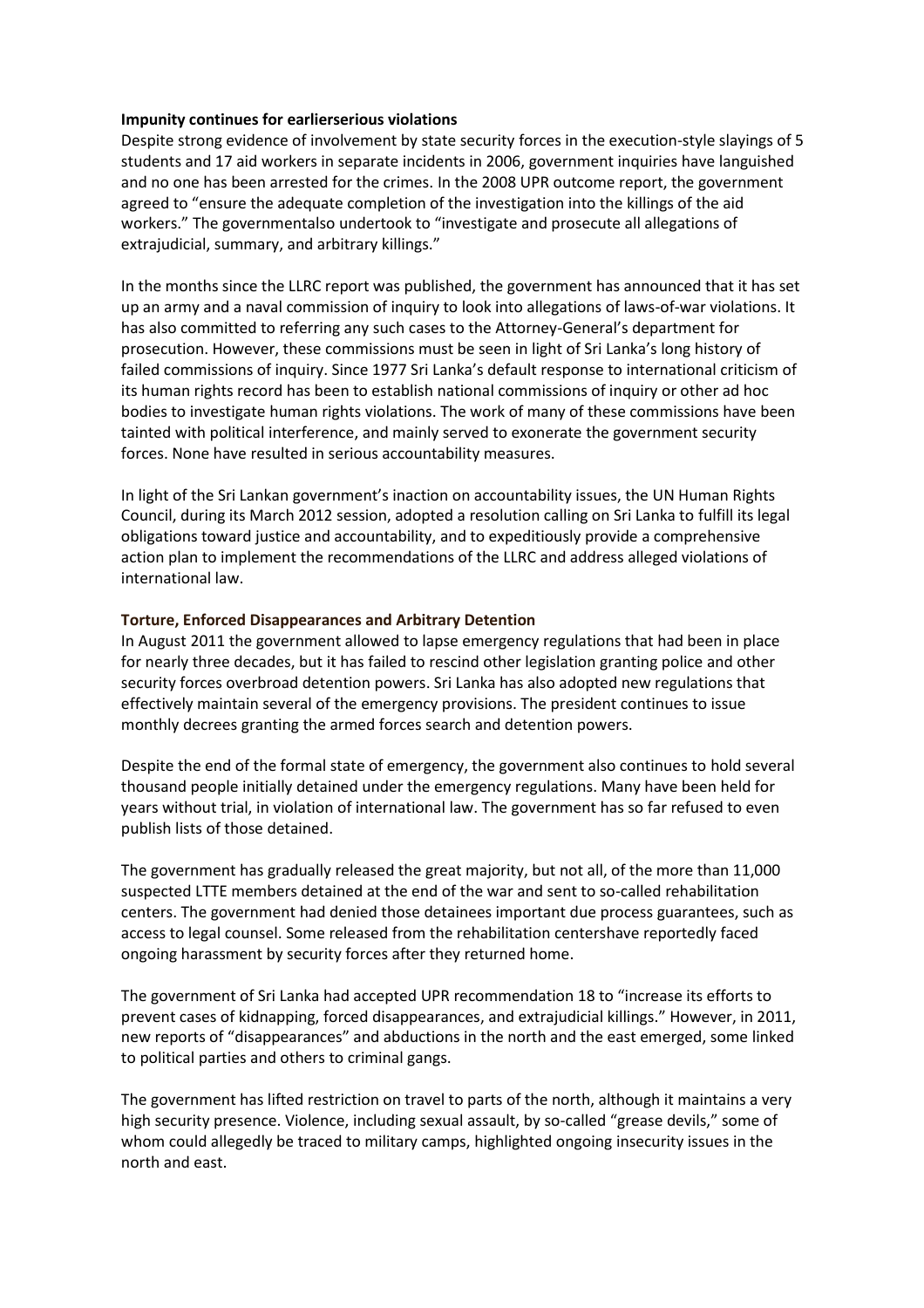The government of Sri Lanka accepted recommendations 19 to strengthen legal safeguards to eliminate torture, and 16 to implement the recommendations of the Special Rapporteur on Torture. Sri Lanka has a long history of torture and other ill-treatment by the police forces and enforced disappearance. The Prevention of Terrorism Act gives police broad powers over suspects in custody. Tamils deported back to Sri Lanka from other countries have described being tortured at the hands of the police and other security forces on their return. Human Rights Watch has interviewed many Tamil deportees, both male and female, who have been questioned on arrival at Colombo's airport, detained, questioned and raped in custody.

Numerous credible reports emerged in 2011 of military and police officials over the past six years conducting rape and sexual abuse against persons in detention. Both men and women were raped and tortured by other means in order to extract a confession of their involvement with the LTTE. There were also credible reports of multiple rapeby Sri Lankan army soldiers during 2009.

The UN Committee Against Torture hasstated that it remains seriously concerned about the continued and consistent allegations of widespread use of torture and other cruel, inhuman, or degrading treatment of suspects in police custody, especially to extract confessions or information to be used in criminal proceedings. In 2011 the Committee issued a scathing statement about Sri Lanka in which it called for an end to the practice, which Sri Lanka had promised to root out as part of its 2008 UPR undertakings.

### **Civil Society and Opposition Members**

During the previous UPR in 2008, Sri Lanka accepted recommendation 39 "to take measures to safeguard freedom of expression and protect human rights defenders, and effectively investigate allegations of attacks on journalists, media personnel and human rights defenders, and prosecute those responsible."

However, since 2008, no measure has been taken to prevent threats and violenceagainst those who are critical of the government, and prosecute those responsible. The government and state media engaged in threatening criticisms of specific human rights defenders and journalists who supported the HRC resolution in the months leading up to the March 2012 session. Their photos and names were broadcast on state media, and they were branded as "traitors" and LTTE sympathizers. Following the adoption of the resolution, Minister Mervyn de Silva publicly announced that he would chase these people out of Sri Lanka and would "break their limbs" if he ever encountered them.

In December 2011 the government announced the adoption of the National Human Rights Action Plan as part of its pledge given at the 2008 UPR hearings. While the plan contains some good recommendations, civil society members involved in the consultations criticized the plan, saying that their recommendations have not been taken into account in the final version as adopted. Civil society groups have also questioned the possibility of any meaningful advance under the Action Plan while institutions such as the National Human Rights Commission lack independence and human rights defenders and civil society face harassment.

Attacks against opposition political parties continue. Members and supporters of the Tamil National Alliance (TNA), campaigning ahead of local elections in Jaffna in June 2011, were attacked by army personnel wielding rods, batons, and sticks. Among the injured were TNA members and police officers assigned to provide security to the parliamentarians. The results of an investigation into the incident ordered by the secretary of defense are not known.

### **Child Soldiers**

As of March 2012 the government claimed that it had rehabilitated several hundredchild soldiers who had surrendered at the end of the war. The program for rehabilitation was jointly conducted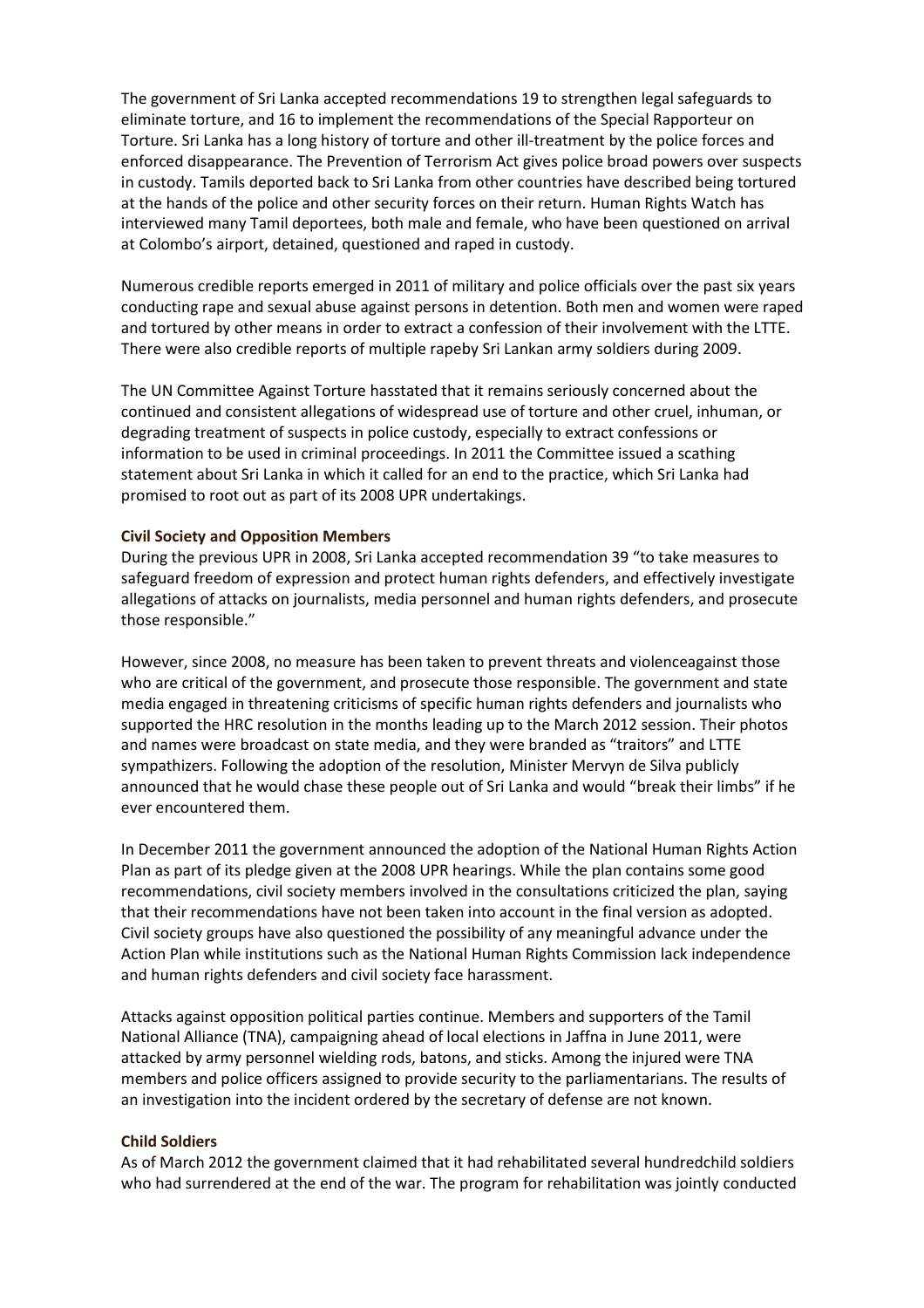by the National Child Protection Authority and UNICEF. There are reports that ex-child combatants face stigmatization, and that some of them are subject to ongoing surveillance from the security forces. The government of Sri Lanka should therefore step up its efforts to ensure the implementation of recommendations it accepted on the rehabilitation of child soldiers. The government also accepted recommendations to investigate past recruitment of children to be soldiers, but no meaningful action has been taken in that regard.

## **Return and Resettlement**

The vast majority of the nearly 300,000 civilians illegally confined in military-controlled detention centers after the war have moved out of the centers back into communities, although not necessarily into their original homes. About 110,000 persons still live with host families or in camps, and several thousand are not able to return because their home areas have not been demined. The government has still not granted international demining agencies access to several areas.

Post-war return and resettlement programs have not adequately addressed women's securityrelated concerns in the north. Women continue to report sexual harassment or abuse at the hands of military personnel and pro-government groups,such as the Eelam People's Democratic Party. Women have no safe channel for reporting these offenses and seeking their effective investigation without fear of reprisals. In part, this is because the administration of resettlement programs involves former and current military officials in ostensibly civilian roles, including in designing, implementing, and monitoring resettlement programs.

## **Migrant Domestic Workers**

Hundreds of thousands of Sri Lankan women migrate as domestic workers to other countries, especially the Gulf region, where they are excluded from labor law protections and often endure excessive working hours, physical, and psychological violence, unpaid wages, and other abuses. Recruitment agents in Sri Lanka may provide false or incomplete information about jobs abroad, recruit children, and impose illegal fees that impose heavy burdens. The Sri Lankan government has taken some steps to protect migrant domestic workers, but does not adequately monitor and regulate recruitment agents and local-level labor brokers. Sri Lankan consular officials are often not adequately staffed or do not have sufficient political will to assist domestic workers who seek their help in cases of unpaid wages or other forms of abuse.

# **Recommendations:**

*On accountability*

- Implement the recommendations of the UN Panel of Experts Report on accountability issues, including allowing for an international independent mechanism to investigate allegations of violations of international law.
- Implement the recommendations of the LLRC that would advance the protection and promotion of human rights.
- Impartially investigate and prosecute members of the security forces, regardless of rank, implicated in serious violations of international human rights.
- Enhance the capacity of national investigations by seeking the support of the OHCHR and the UN's special mechanisms.
- Ensure meaningful redress for victims of laws-of-war violations.
- Accede to the Rome Statute of the International Criminal Court.

# *On Torture, Disappearances, Killings, and Arbitrary Detention*

- Investigate and prosecute those responsible for ongoing enforced disappearances, torture and killings, and to prevent further cases.
- Rescind legislation granting the police and security forces broad arrest and detention